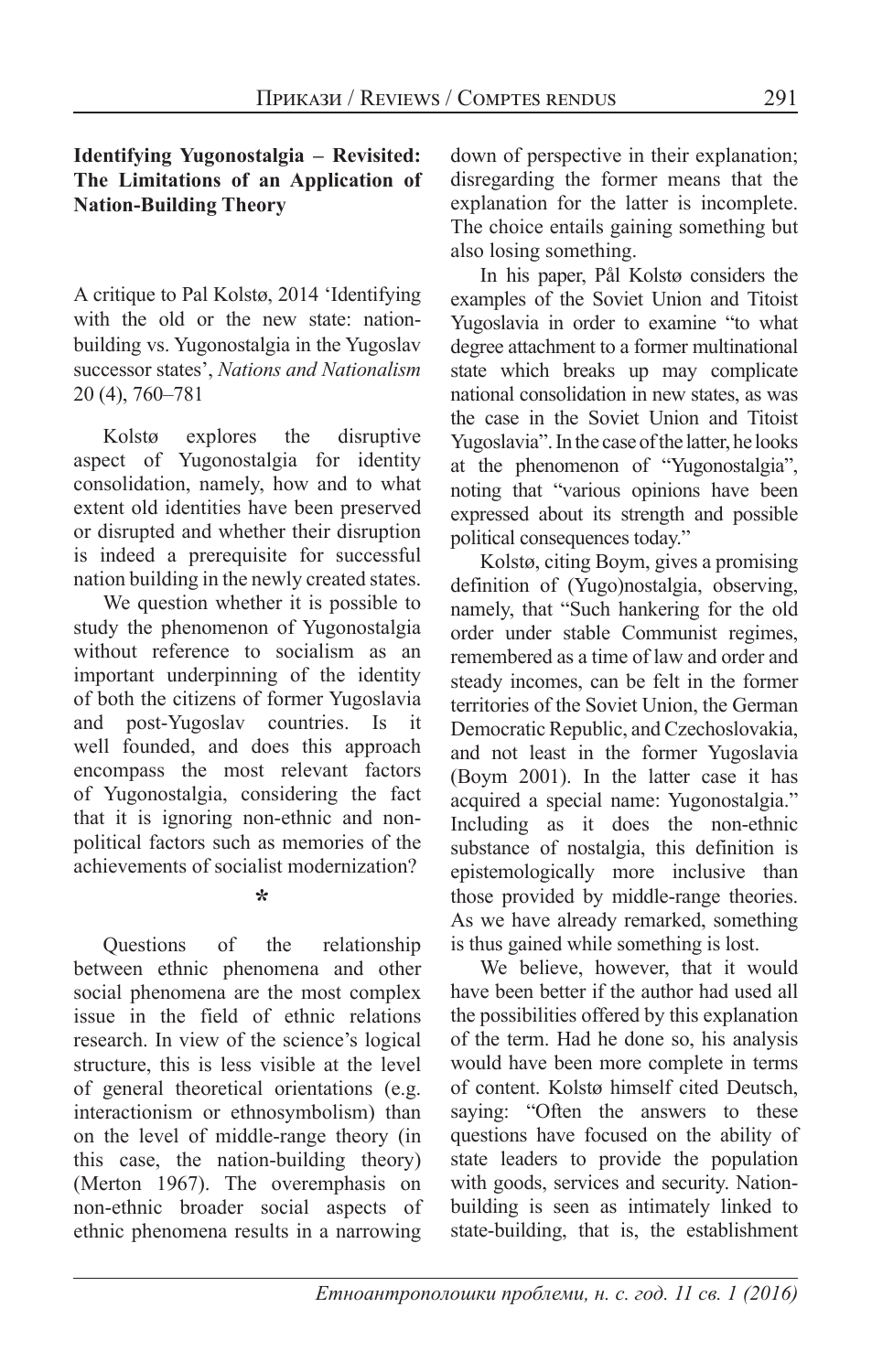of institutions, infrastructure, means of communications and so on" (see, e.g. Deutsch 1966). Deutsch is right in this. It is precisely what newly established states cannot provide for their citizens (with the possible exception of Slovenia; and Croatia which is about halfway there). The state can compensate for impoverishment with certain symbolic goods for a while, but not indefinitely, especially if it is also failing on the symbolic plane. The mass emigration from Kosovo is but a recent example<sup>1</sup>.

We believe it is necessary to dwell on the analysis of what Kolstø refers to as "attachment to the larger state". For Kolstø, this is an issue of political identity which may potentially complicate the creation of new political identities. We think that an analysis of what this "attachment" actually implies would be more productive.

People can be attached to certain aspects of the Socialist Federal Republic of Yugoslavia (SFRY) legacy which have come to represent for them the reference point of "normal life" (Spasić), without declaring themselves Yugonostalgists or Yugoslavs. They could have been adherents of nationalist options that brought about the disintegration of Yugoslavia, expecting the newly-formed states to provide them with more than they had in the SFRY. Yet the reality of the restoration of capitalism in the emergent peripheral statelets has shattered such illusions. "Attachment to the former multinational state", therefore, can also be measured in terms of "attachment" to certain features of the former state: the permitted range of income (Despot, Ilić), the type of work organization and decision-making in the workplace (Kamiso), the organization

of the healthcare and education systems, etc.; and it is to be expected that in the context of threadbare chauvinistic rhetoric and unabashed exploitation as well as continual regression along all parameters of modernization, people should see the SFRY as the only familiar alternative to the current system. It is in the actual modernization which, for the broad masses of the people in the SFRY, is linked solely to the period of socialist Yugoslavia, that the potential for subversion in the recently established national states lies; states which, as a humorous saying goes, "are incapable of even putting a coat of paint on what was built in socialist times".

Kolstø observes that researchers' interest in Yugonostalgia has tended to focus on its cultural aspects, whereas he himself is primarily interested in its political aspect, which might provide the answer to the key question posed in his paper: "in what measure and under what conditions does the attachment to a larger state that has ceased to exist hinder the consolidation of a common political identity among the populations of successor states". He seeks to explore the disruptive aspect of Yugonostalgia for identity consolidation, which has so far been disregarded, namely, how and to what extent old identities have been preserved or disrupted and whether their disruption is indeed a prerequisite for successful nation building in the newly created states. Specifically, is there any basis for the belief that political nostalgists tend to be less loyal than other citizens?

Kolstø explores the way that Yugoidentity hinders the construction of new national identities. The crux of the matter is this: Yugo-identity is subversive because the states that have emerged across the territory of the former Yugoslavia are capitalist, and its subversive potential lies in the fact that Yugoslavia was socialist.

<sup>1</sup> http://www.euronews.com/2015/03/27/ fleeing-kosovo-over-the-border-and-backagain/ visited 23/06/2015.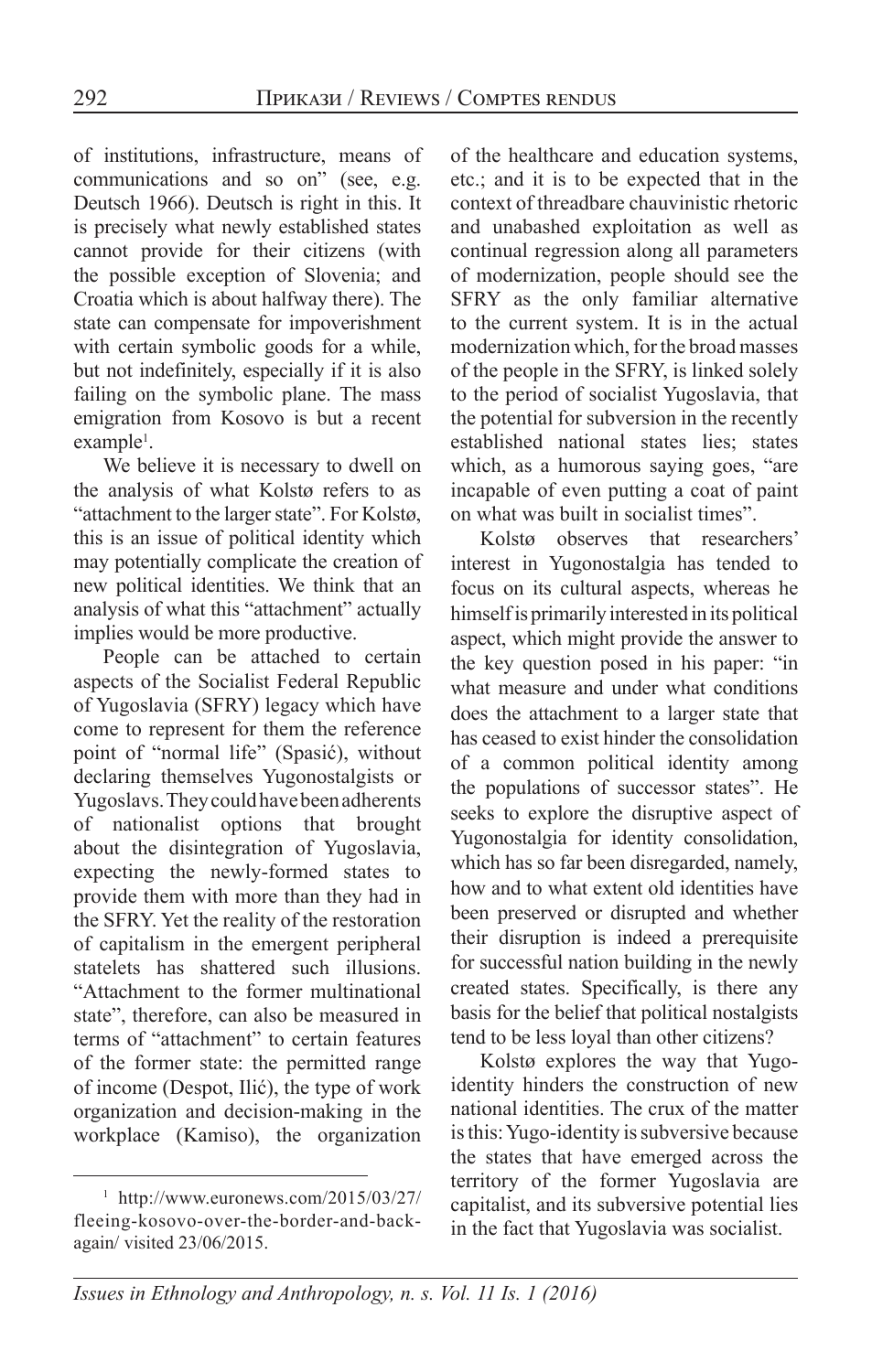In other words, is it possible to study the phenomenon of Yugonostalgia without reference to socialism as an important underpinning of the identity of both the former Yugoslavia and post-Yugoslav countries? Is it well founded, and does this approach encompass the most relevant factors of Yugonostalgia? The identity of Yugoslavs and post-Yugoslavs as (former) Yugoslavs, and today, at the very least, as Yugonostalgists, was also determined by non-ethnic and non-political considerations.

Kolstø, citing Jansen, believes that even "anti-Communists in the successor states may be convinced that the common but federated state ought to have been preserved, seeing the large former state as preferable to the state they now live in, which they dismiss as 'petty' or 'nationalistic' (Jansen 2009)." Without questioning this, we feel that it is a mistake to study Yugonostalgia without taking into account nostalgia for socialism.

Let us consider the evidence used by Kolstø. The main source of evidence for his study of Yugonostalgia in Serbia is a survey conducted by the IPSOS Strategic Marketing polling bureau in September 2011.

The evidence consists of answers to three questions. The first is, "Do you regret the dissolution of the SFRY?" Kolstø explains that "those who responded 'yes' were asked to state their reasons and were given five response options (in addition to 'other'): 'Better economic situation'; 'Better social programme'; 'Brotherhood and unity'; 'There was less nationalism at that time'; 'Tito was a good leader'."2

2 Kolstø applies the concrete nation-building theory, not the general orientation. Such theories are usually verified through quantitative methodology, that is, by means of closedended questions in survey research. Closedended questions, like the ones in the research used by Kolstø, are as a rule a good test of

The question is valid: it does indeed measure Yugonostalgia. However, the author does not provide a frequency distribution. We therefore do not know whether the observed Yugonostalgia has national roots, whether it involves other elements of politics, or whether it expresses a nostalgia for socialist times.<sup>3</sup>

The author seeks to identify the Yugoslav heritage which is subversive for the nation building of new states created on former Yugoslav territory. By limiting himself to (self-identified) Yugoslavs/ Yugonostalgists, the author overlooks those who do not self-identify thus, yet, in terms of their attitudes, belong to the section of the population that carries this subversive potential. Memories of the achievements of socialist modernization, well-being

previously established hypotheses, but they tend to narrow down vision (Ragin 1989). Had a general orientation been utilized instead of concrete theory, more would have been gained from five response options such as "better economic situation" or "better social program". The limitations to obtaining new knowledge posed by closed-ended questions also apply to statistical data sources. The most recent census in Croatia offered a closed list of ethnicities, resulting in only 76 people self-identifying as Yugoslavs. The latest census in Serbia used an open-ended question, so that over 20,000 people declared themselves Yugoslavs. Of course, anti-Yugoslav feeling is undeniably much more widespread in Croatia than in Serbia and the differences in the census results cannot be attributed solely to the form of the questions.

<sup>3</sup> The second question in the evidence, "Have you ever felt you were a Yugoslav?" does indeed measure the national aspect of Yugonostalgia. The third question, "What is your opinion about renaming streets that have Yugoslav names?", is less valid for measuring the national element of Yugonostalgia. On the other hand, other aspects of Yugonostalgia cannot be investigated with such a closedended question.